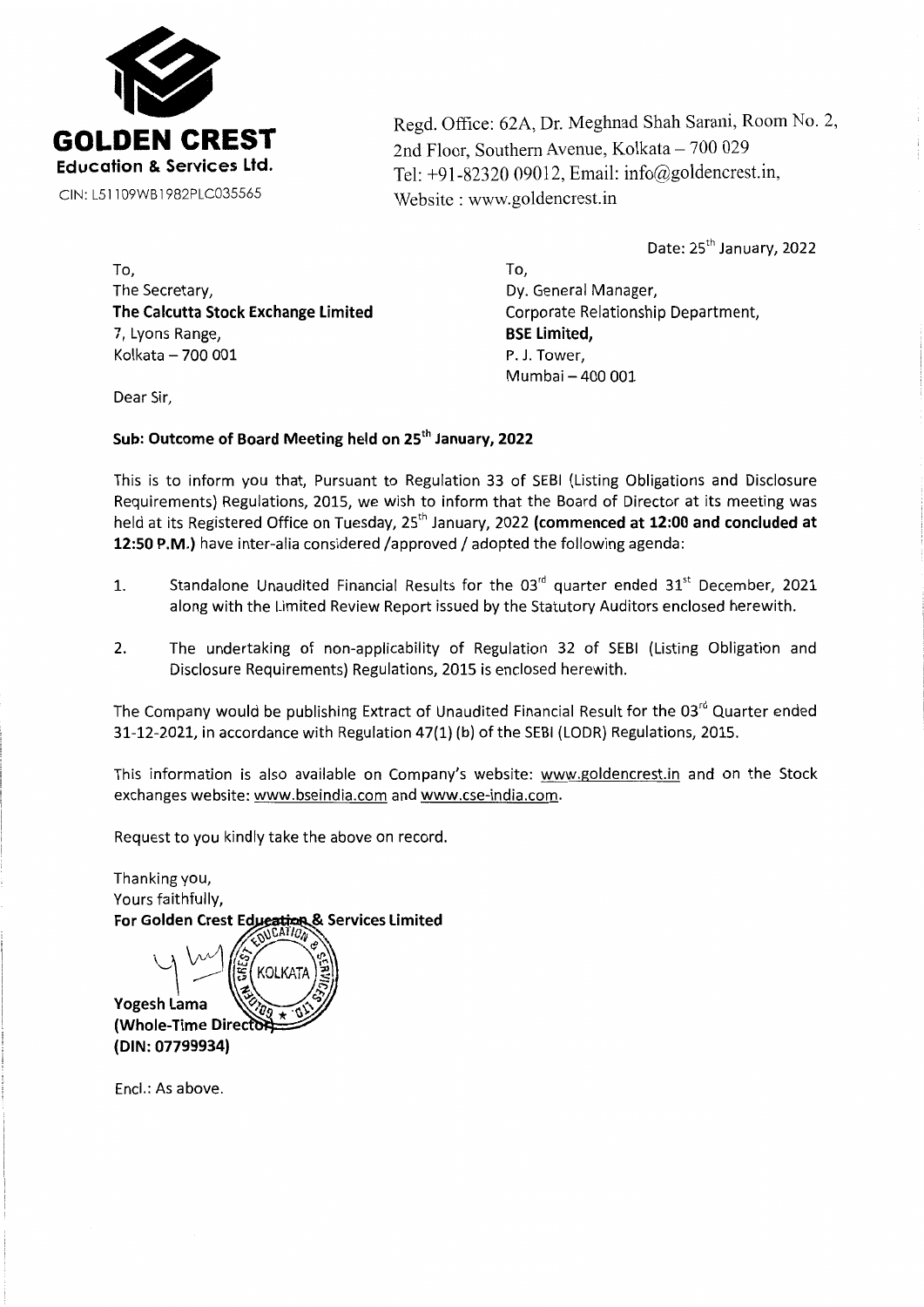

Regd. Office: 62A, Dr. Meghnad Shah Sarani, Room No. 2, 2nd Floor, Southern Avenue, Kolkata - 700 029 Tel: +91-82320 09012, Email: info@goldencrest.in, Website: www.goldencrest.in

| Statement of Standalone Unaudited Financial Results for the 3rd quarter and nine months ended 31st December, 2021 |                                                        |                      |                  |                  |                          |                  |             |
|-------------------------------------------------------------------------------------------------------------------|--------------------------------------------------------|----------------------|------------------|------------------|--------------------------|------------------|-------------|
| PART I<br>(Amount in Rs.)                                                                                         |                                                        |                      |                  |                  |                          |                  |             |
|                                                                                                                   |                                                        | <b>Quarter Ended</b> |                  |                  | <b>Nine Months Ended</b> |                  | Year Ended  |
| SI.                                                                                                               | <b>Particulars</b>                                     | <b>Unaudited</b>     | <b>Unaudited</b> | <b>Unaudited</b> | <b>Unaudited</b>         | <b>Unaudited</b> | Audited     |
| No.                                                                                                               |                                                        | 31-12-2021           | 30-09-2021       | 31-12-2020       | 31-12-2021               | 31-12-2020       | 31-03-2021  |
| 1                                                                                                                 | Income from operations                                 |                      |                  |                  |                          |                  |             |
|                                                                                                                   | (a) Net Sales / income from operations                 |                      | 7,40,000         | 6,70,000         | 15,40,000                | 16,15,000        | 23,65,000   |
|                                                                                                                   | (b) Other Income                                       | 1,41,151             | 1,41,168         | 1,41,151         | 4,31,936                 | 4,21,918         | 5,67,444    |
|                                                                                                                   | Total income from operations (net)                     | 1,41,151             | 8,81,168         | 8,11,151         | 19,71,936                | 20,36,918        | 29,32,444   |
| $\overline{2}$                                                                                                    | <b>Expenses</b>                                        |                      |                  |                  |                          |                  |             |
|                                                                                                                   | (a) Changes in inventories of finished goods, work-in- |                      |                  |                  |                          |                  |             |
|                                                                                                                   | progress and stock- in-trade                           |                      |                  |                  |                          |                  |             |
|                                                                                                                   | (b) Employee benefits expense                          | 1,89,647             | 2,81,609         | 4,57,853         | 9,20,417                 | 10,25,464        | 15,04,423   |
|                                                                                                                   | (c) Finance Cost                                       |                      |                  |                  |                          |                  |             |
|                                                                                                                   | (d) Depreciation and amortisation expense              | 25,792               | 34,922           | 35,016           | 95,256                   | 1,04,669         | 1,36,244    |
|                                                                                                                   | (e) Other expenses                                     | 77,611               | 1,53,046         | 2,98,643         | 6,26,472                 | 7,98,863         | 9,20,084    |
|                                                                                                                   | <b>Total expenses</b>                                  | 2,93,050             | 4,69,577         | 7,91,512         | 16,42,145                | 19,28,996        | 25,60,751   |
| 3                                                                                                                 | Profit / (Loss) from operations before Exceptional &   | (1,51,899)           | 4,11,591         | 19,639           | 3,29,791                 | 1,07,922         | 3,71,693    |
|                                                                                                                   | Extraordinary Items (1-2)                              |                      |                  |                  |                          |                  |             |
| 4                                                                                                                 | Exceptional & Extraordinary Items                      |                      |                  |                  |                          |                  |             |
| 5                                                                                                                 | Profit / (Loss) before Tax $(3+4)$                     | (1,51,899)           | 4,11,591         | 19,639           | 3,29,791                 | 1,07,922         | 3,71,693    |
| 6                                                                                                                 | <b>Tax expense</b>                                     |                      |                  |                  |                          |                  |             |
|                                                                                                                   | <b>Current Tax</b>                                     |                      |                  |                  |                          |                  | 1,06,000    |
|                                                                                                                   | Deferred Tax                                           |                      |                  |                  |                          |                  | (11, 268)   |
|                                                                                                                   | Earlier Years                                          |                      |                  |                  |                          |                  | 1,564       |
|                                                                                                                   | <b>Total Tax Expenses</b>                              |                      |                  |                  |                          |                  | 96,297      |
| 7                                                                                                                 | Net Profit/(Loss) after tax(5 $\pm$ 6)                 | (1, 51, 899)         | 4,11,591         | 19,639           | 3,29,791                 | 1,07,922         | 2,75,397    |
| 8                                                                                                                 | Other Comprehensive Income / (Loss)                    |                      |                  |                  |                          |                  |             |
| 9                                                                                                                 | Total Comprehensive Income / (Loss) (7+8)              | (1, 51, 899)         | 4,11,591         | 19,639           | 3,29,791                 | 1,07,922         | 2,75,397    |
| 10                                                                                                                | Paid-up equity share capital                           | 5,24,50,000          | 5,24,50,000      | 5,24,50,000      | 5,24,50,000              | 5,24,50,000      | 5,24,50,000 |
|                                                                                                                   | (Face Value in Rs.)                                    | 10                   | 10               | 10               | 10                       | 10               | $10\,$      |
| 11                                                                                                                | Earnings Per Share (not annualised except for year     |                      |                  |                  |                          |                  |             |
|                                                                                                                   | ended):                                                |                      |                  |                  |                          |                  |             |
|                                                                                                                   | Basic & Diluted                                        | (0.03)               | 0.08             | 0.00             | 0.06                     | 0.02             | 0.05        |

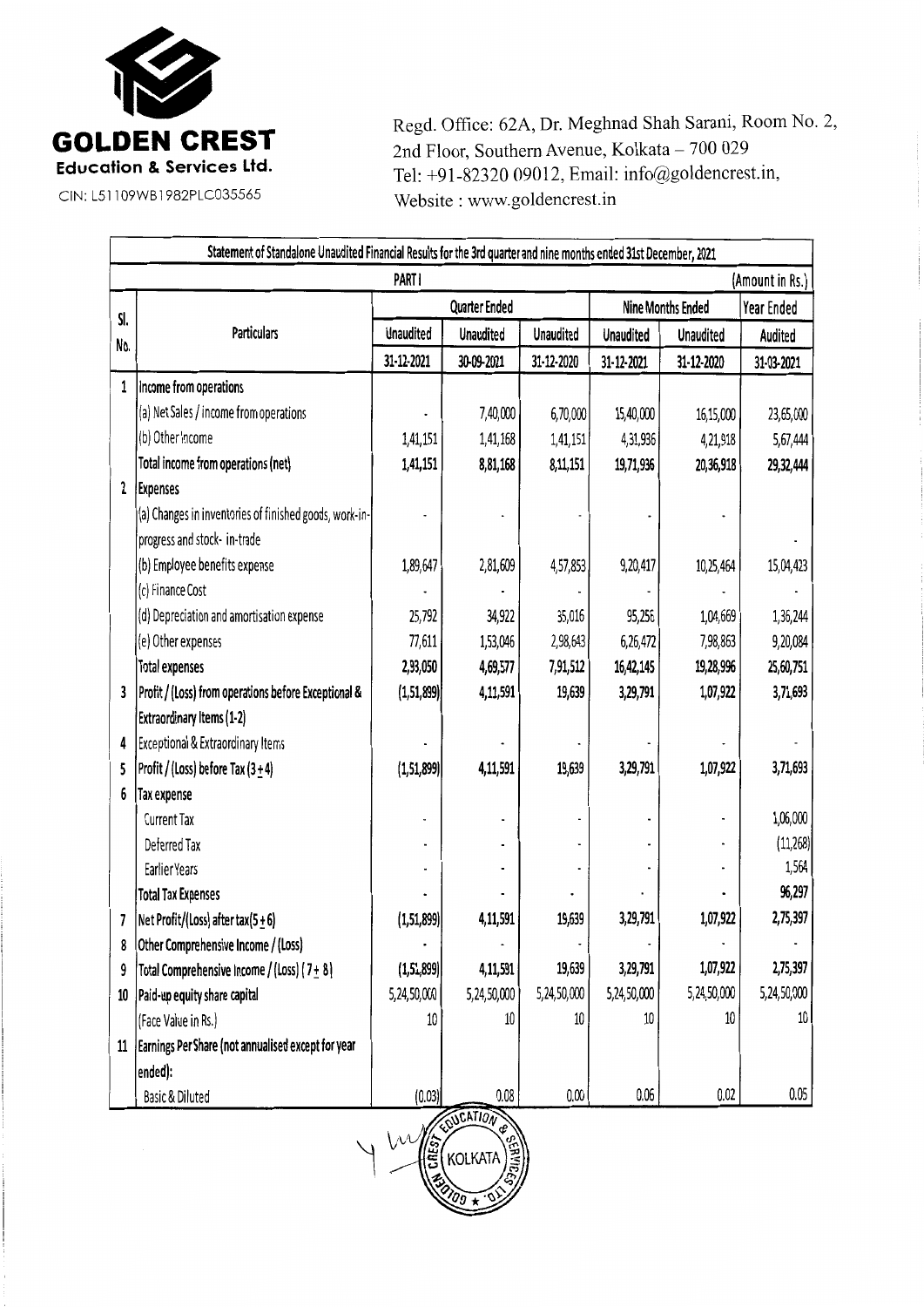

Regd. Office: 62A, Dr. Meghnad Shah Sarani, Room No. 2, 2nd Floor, Southern Avenue, Kolkata - 700 029 Tel: +91-82320 09012, Email: info@goldencrest.in, Website: www.goldencrest.in

## Notes:

- 1 The above Unaudited Financial Results have been reviewed by the Audit committee and adopted by the Board of Directors at their meeting held on 25th January, *ion*
- 2 The results are based on the financial statements prepared by the Company's Management in accordance with the recognition and measurement principles laid down in the Companies (Indian Accounting Standards) Rules, 2015 (Ind AS) specified under Section 133 of the Companies Act, 2013 read with relevant rules issued thereunder.
- 3 The company is engaged in the Business of Consultancy Services and therefore has only one reportable segment as envisaged by Ind AS 108'Operating Segment'.
- 4 The Statutory Auditors of the Company have conducted a limited review of the above unaudited standalone financial results of the Company for the quarter ended and nine months ended December 31, 2021 in terms of Regulation 33 of the SEBI (Listing Obligations and Disclosure Requirements) Regulations, 2015 and issued an unqualified report in this behalf.
- 5 Provisions for current year income tax and deferred tax will be made atthe end of the year except for the earller year which are accounted on the basis of assessment orders received by the company.
- 6 The full impact of COVID-19 still remains uncertain and could be different from our estimates when we prepared these financial results. The Company will continue to closely monitor any material changes to future economic conditions.
- 7 Previous period's figures have been regrouped/ reclassified wherever necessary to correspond with the current period's classification/ disclosure.

By order of the Board For Golden Crest Education & Services Limited

Yogesh Lama **Whole-Time Director** DIN No.:07799934

Date: 25th January, 2022 Place: Kolkata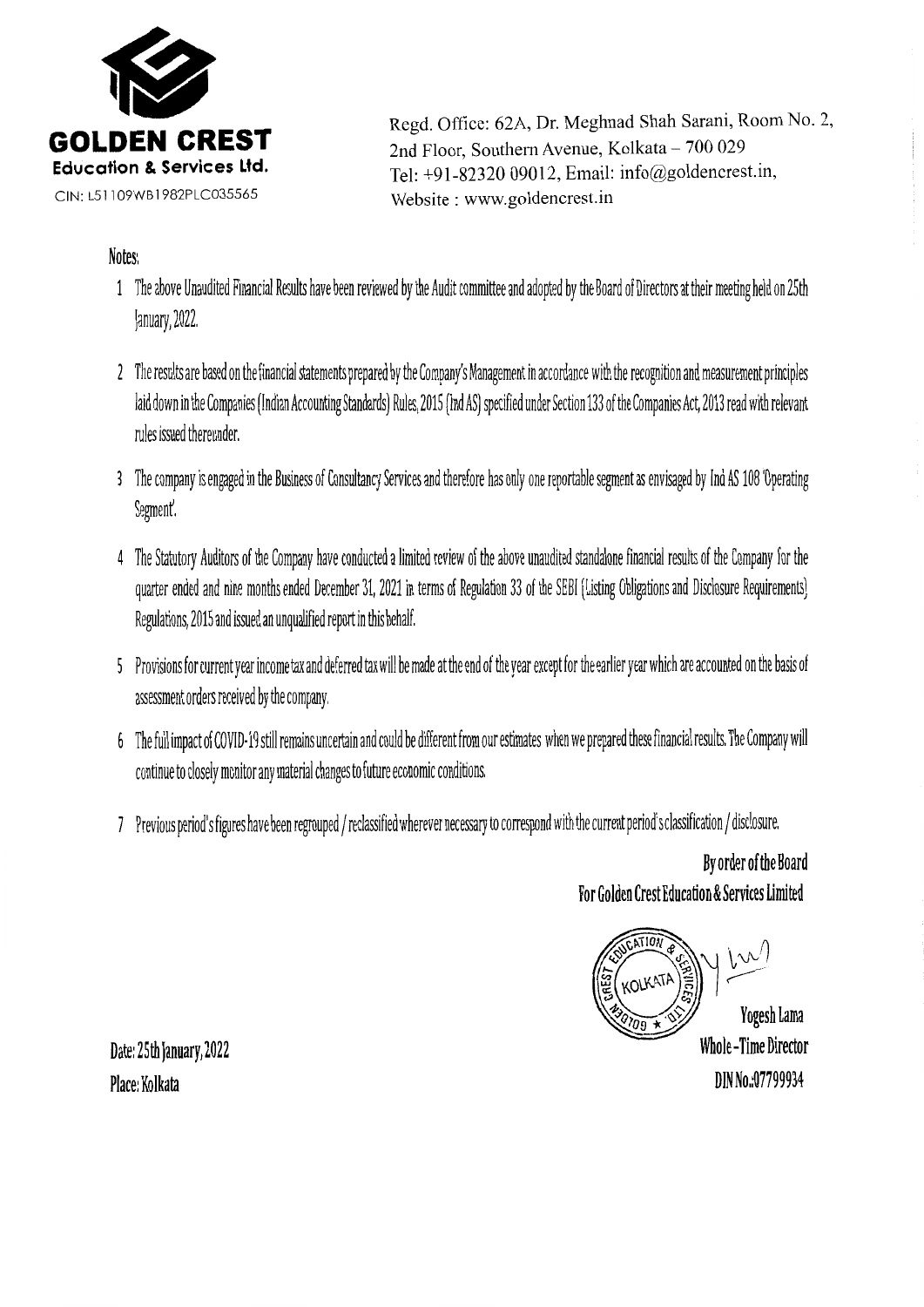CHARTERED ACCOUNTANT

BRANCH OFFICE :

Darya Nagar House, 3rd Floor, Room No.31, 67-69 Maharishi Karve Marg, Marine Lines, Mumbai - 400 002. Mob.: 8097580888 E-mail: mohindraarora2010@gmail.com

Independent Auditor's Review Report on the Quarterly Unaudited Standaione Financial Results of the Company Pursuant to the Regulation 33 of the SEBI (Listing Obligations and Disclosure Requirements) Requlations, 2015. as amended.

To, The Board of Directors Golden Crest Education & Services Limited

We have reviewed the accompanying statement of unaudited financial results of  $M/s$ . Golden Crest Education & Services Limited (the "Company") for the quarter and nine months ended on  $31<sup>st</sup>$  December, 2021 being submitted by the Company pursuant to the requirements of Regulation 33 of the SEBI (Listing Obligations and Disclosure Requirements) Regulations, 2015, as amended ('the Regulation') read with SEBI Circular No. CIR/CFD/CMDl/44/2019 dated March 29, 2019 ('the Circular').

This statement is the responsibility of the Company's Management and has been approved by the Board of Directors. Our responsibility is to issue a report on these financial statements based on our review.

We conducted our review of the Statement in accordance with the Standard on Review Engagements (SRE) 2410 "Review of Interim Financial Information Performed by the Independent Auditor of the Entity", issued by the Institute of Chartered Accountants of India. This standard requires that we plan and perform the review to obtain moderate assurance as to whether the financial statements are free of material misstatement. A review is limited primarily to inquiries of company personnel and analytical procedures applied to financial data and thus provides less assurance than an audit. We have not performed an audit and accordingly, we do not express an audit opinion.

Based on our review conducted as above, nothing has come to our attention that causes us to believe that the accompanying statement of unaudited financial results prepared in accordance with the recognition and measurement principles laid down in the applicable Indian Accounting Standards ('Ind AS') specified under Section 133 of the Companies Act, 2013 as amended, read with relevant rules issued thereunder and other recognised accounting practices and policies has not disclosed the information required to be disclosed in terms of the Regulation 33 of the SEBI (Listing Obligations and Disclosure Requirements) Regulations, 2015 including the manner in which it is to be disclosed, or that it contains any material misstatement.

For Mohindra Arora & Co. Chartered Accountants. FRN: 006551N - .. , *•;:* l\_.,1 -.\_/ <sup>I</sup> **-:**<br>**FRI**<br>Exposition is ...<br>Contract the set of the set of the set of the set of the set of the set of the set of the set of the set of the set of the set of the set of the set of the set of the set of the set of the set <sup>1</sup>*/V* A~ '/ \_\_\_\_-:- Ashok Katial  $Partner$ Membership No.: 09096

Place: Kolkata Date:  $25<sup>th</sup>$  January, 2022 UDIN: 22009096 AAAAAE 7356